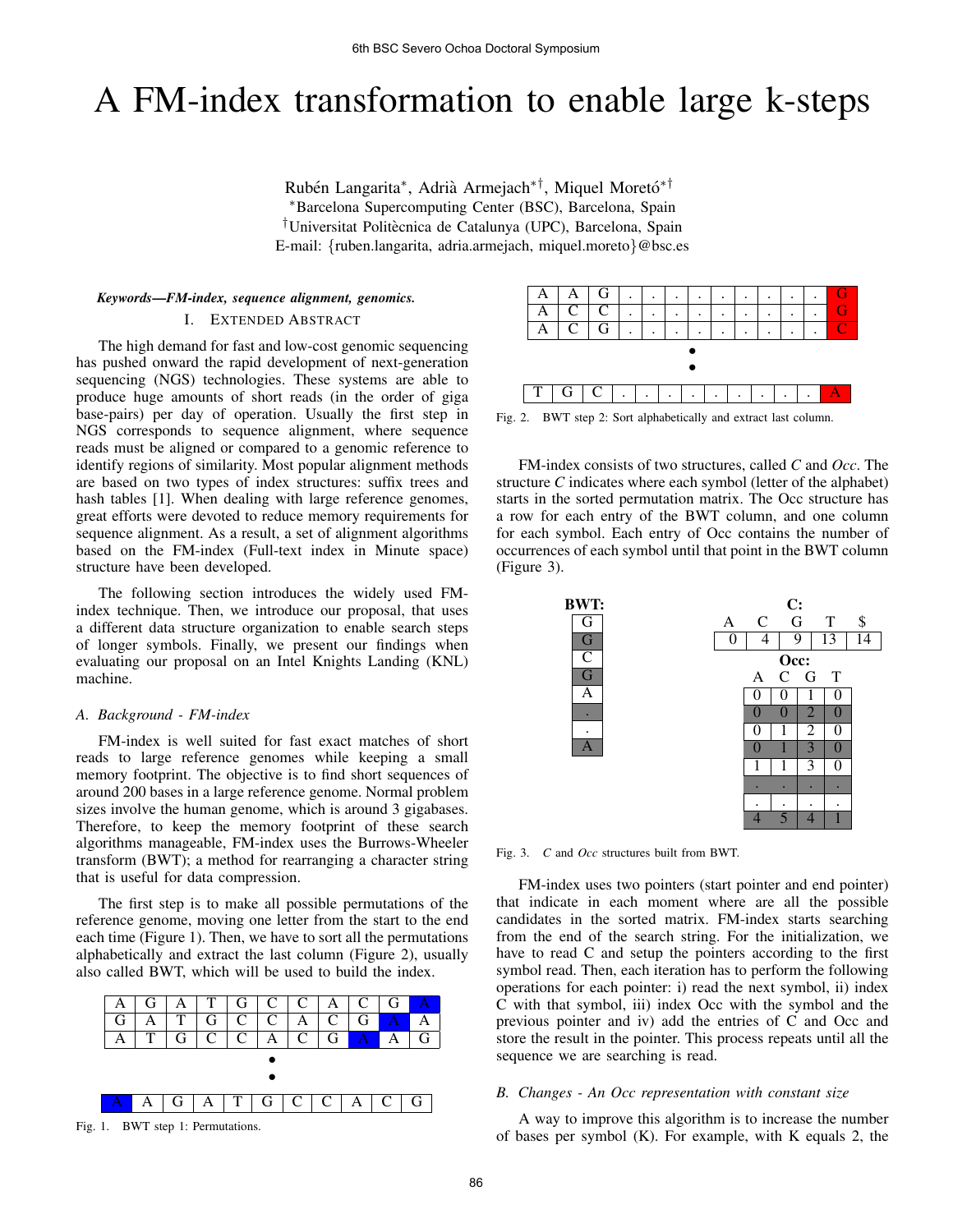alphabet would be: {AA, AC, AG, AT, CA, CC ... TT}; instead of  ${A, C, G, T}$ . Increasing K also means the size of the structures grows exponentially, since these are dependent on the number of symbols in the alphabet, which is  $4<sup>K</sup>$ . In order to maintain the size more or less constant while increasing K, we propose a novel method to store the entries of Occ.

Each entry of the BWT increases by one a single counter of the Occ table per row (see Figure 3). For example, with a K of 15 bases per symbol, only one column out of  $4^{15}$  will change for each entry of BWT. Because of that, we propose to store the indexes when the counters change. We will call this new structure Changes. If the reference genome is of 3 gigabases, Changes would occupy 12 GB of memory no matter the K. The size of C does increase with K, as in the original FMindex proposal. For K equal 15, C would occupy 4 GB of memory, i.e.,  $4^{15}$  entries x 4 bytes/entry. C also indicates the offsets where each column in the Changes array starts (Figure 4).



Fig. 4. Proposal structures.

In our proposal, instead of indexing Occ, we would have to perform a search over the column of the symbol we are searching. Using Figure 4 as an example, suppose that we want to find the symbol "AC", and the previous pointers were 31 for start and 42 for end. First, we obtain the boundaries of the column by indexing *C*. That is 2 and 6. Then, we have to count the number of elements lesser than the pointers of the previous iteration in the column, that is 2 for start (9 and 25) and 3 for end (9, 25 and 41). Finally, we have to add the value obtained indexing C and the counted elements. That would be  $2 + 2 = 4$  for start and  $2 + 3 = 5$  for end. This process is repeated for the next symbol in the search string with start and end pointers 4 and 5, respectively. Once the entire search string is processed the start and end pointers identify the matches.

With K equals 15, we find that some symbols are repeated significantly, while others do not appear in the whole reference. This leads to columns that are large, while others are empty. The following histogram (Figure 5 left) shows the distribution of column sizes, i.e., repetition of patterns with K equals 15, for a reference human genome. The *x* axis is the column size and the *y* axis the number of occurrences of columns with that size. Figure 5 right shows the number of columns accessed during time execution multiplied by the column size, which to illustrates the time spent processing the different column types. This shows the impact of the large columns in terms of execution time if we perform sequential search. As can be seen the distribution is clearly non normal, as certain patterns are much more recurrent in nature than others. In order to improve search speed over the larger columns we perform binary search, as by definition our structure has sorted columns.

### *C. Evaluation*

Recent work by J.M. Herruzo et. al [2] proposed an optimization of the FM-index algorithm based on sampling and



Fig. 5. Number of columns for each size with  $K = 15$ . Left figure shows the number of columns of the original structure, while right shows the columns sizes accessed during execution weighted (multiply by the column size).

the use of bit vectors. They employ K equals 2 and sample 64 entries of the Occ by employing a 64 bit vector. We name this proposal from now on k2bv64. To evaluate this proposal they employ an Intel Knights Landing (KNL) system.

We use this as the baseline for comparison by evaluating our proposal using the same system setup also on a KNL machine. We employ the stacked MCDRAM in flat mode to map the data structures into this memory. In addition, the machine is configured to use 1GB huge pages and Hyper Threading, which means a total of 256 hardware threads are available.

For our proposal we use a k of 15, we will call this version k15inc. In order to measure the performance of the different versions we use a metric called "LF operations per second" (LFOPS). This measures the number of bases found per pointer. With a k of 2, each iteration performes 4 LFs, 2 for start and 2 for end, with a k of 15 would be 30 LFs... The best performe we obtained was 12.643 GLFOPS compare with the best version of the baseline 10.716 GLFOPS. We found that the algorithm performes better with sequences multiple of 15. In Figure 6 we can see the performance for the k2d64bv version and for our proposal with and without sequences multiple of 15.



Fig. 6. Performance for different versions.

#### *D. Future work*

We are planning to perform further space reduction optimizations over the C structure, as it is currently limiting the use of larger K values. After evaluating the pending optimizations on the KNL machine, we plan to evaluate the proposal in other systems that do not feature MCDRAM. In addition, we are interested to evaluate our proposal using vectorization, i.e., using the recently proposed vector extension (SVE) by Arm.

#### **REFERENCES**

[1] H. Li and N. Homer, "A survey of sequence alignment algorithms for next-generation sequencing," *Briefings in bioinformatics*, vol. 11, no. 5, pp. 473–483, 2010.